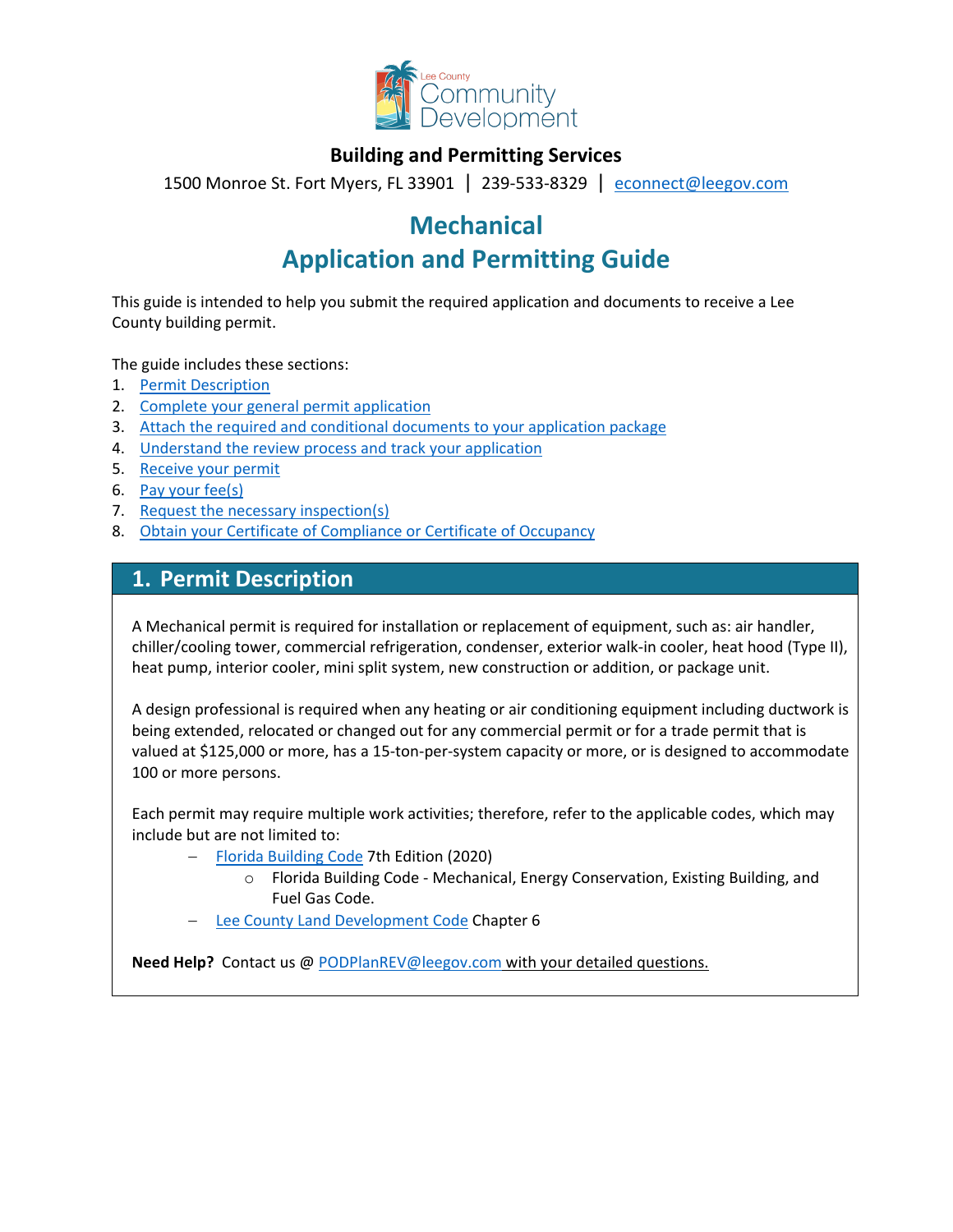## <span id="page-1-0"></span>**2. Complete the General Permit Application**

*A complete application package consists of the application (paper or online) and all required supporting documents.*

All applicants are encouraged to use Lee County's eConnect online permitting system to apply for permits. **CONTRACTORS ARE REQUIRED TO USE ECONNECT.**

### **A. Paper Application Package**

Paper applications can only be submitted by Owner-Builders. Complete the [paper application](https://www.leegov.com/dcd/PermittingDocs/TradePermitAppCreditCard.pdf) and attach all of the required and conditional documents described in this guide, including the [Owner-](https://www.leegov.com/dcd/PermittingDocs/OwnerBldrDisclosure.pdf)[Builder Disclosure Statement.](https://www.leegov.com/dcd/PermittingDocs/OwnerBldrDisclosure.pdf) INCLUDE THREE COLLATED SETS OF PLANS for paper submissions.

A paper application package must be submitted in person to the Building Department. The office is located at the Lee County Public Works Building, first floor, 1500 Monroe St., Fort Myers, FL 33901.

### **B. eConnect Application Package (Electronic Submission)**

**Register for eConnect**

To apply for a Lee County permit online, you must first register at [eConnect.](https://accelaaca.leegov.com/aca/) Instructions for **New Users: Register for an Account** are included on the eConnect login page.

Review th[e eConnect Users Guide](https://www.leegov.com/dcd/Documents/eServ/eConnect/eServicesGuide.pdf) for more details about using eConnect.

Also see **eConnect Instructions** highlighted throughout this guide.

#### **eConnect Steps**

Once you have logged into [eConnect,](https://accelaaca.leegov.com/aca/) select the *Permitting* menu to *Create an Application*. Review the general disclaimer terms and select the checkbox to *Continue Application*.

#### **1. Select a Record Type**

On the *Select a Record Type* screen, select **Trade** >> **Mechanical**. Or search on the term *Mechanical*. Select the radio button and *Continue Application*.

- **2. Provide the Property Information** (\* indicates required fields) to identify the property for which the permit will be used. Lookup the property information using one of the options below, then click *Search:*
	- Address (using the required fields Street No., Street Name); or
	- Parcel (using Parcel Number).

**eConnect Instructions:** If multiple addresses are found, they will be displayed in the *Address Search Result List.* Use the radio button to select the desired record, then click *Select.*

Once search results are displayed, the other fields on the screen will automatically populate. Review information for accuracy and *Continue Application.*

### **3. Applicant and Contacts**

If a licensed contractor is providing the service for this permit, they must have either a Stateissued license registered with Lee County or have a Lee County-issued certificate of competency. Both require a current Certificate of Insurance for liability and workers' compensation AND/OR a current workers' compensation exemption status with the State of Florida. Verify Lee County contractor registration at [Contractor Search](https://www.leegov.com/dcd/ContLic/ActCont) or contact Contractor Licensing at [ContractorLicensing@leegov.com](mailto:ContractorLicensing@leegov.com) or 239-533-8895.

Note: If the applicant is an owner-builder and not a licensed contractor, a[n Owner-Builder](https://www.leegov.com/dcd/PermittingDocs/OwnerBldrDisclosure.pdf)  [Disclosure Statement](https://www.leegov.com/dcd/PermittingDocs/OwnerBldrDisclosure.pdf) must be attached to the application.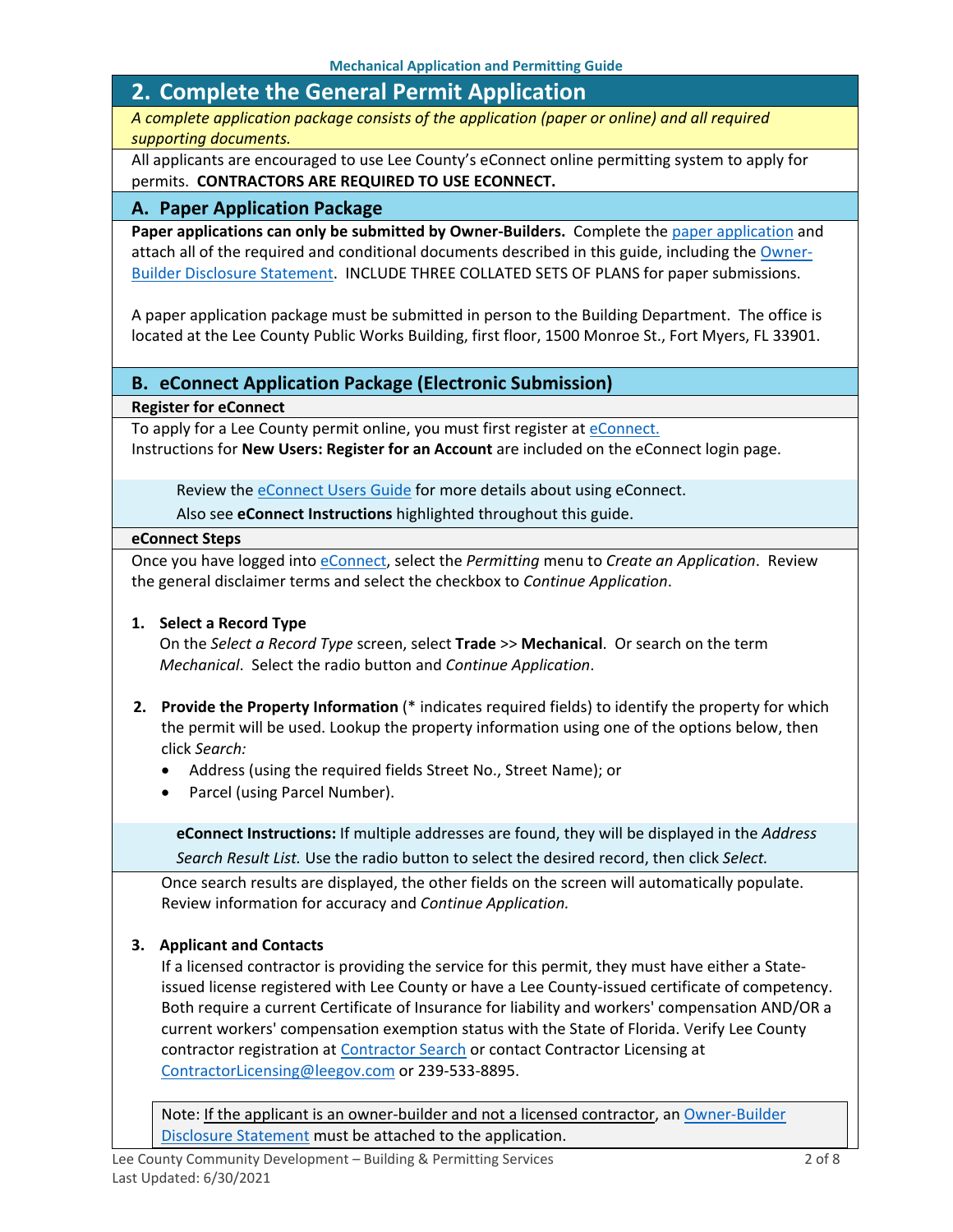To associate the Applicant and Contact(s) with the permit application, use either: *Select from Account* or *Add New*.

Note: The Applicant listed in eConnect will receive all notifications from the County related to their application.

#### **4. Project Detail Fields**

Complete all applicable fields. An explanation of certain fields has been provided below for your reference.

- **Project Name:** What is the name of the project?
	- For Commercial Projects input the Project's Business Name (associated with the Business License) as the Project Name
	- For Residential Projects input the name of the community/subdivision or city as the Project Name
- **Brief Description of Proposed Work:** Provide enough detail for the reviewer to understand the permit-related details of the project and *Continue Application.*
- **Type of Permit:**

(Options: *Air Handler, Chiller/Cooling Tower, Commercial Refrigeration, Condenser Only, Duct Work Only, Exterior Walk-in Cooler, Heat Hood Type II, Heat Pump, Interior Cooler, Mini Split System, New Construction addition, Other, Package Unit, Pool Heat Pump, PTAC, Split System*)

- **Commercial/Residential:** Select the permit category (Options: *Commercial* or *Residential*)
- **Valuation:**
- **New/Replacement/Other:**

(Options: *Disconnect/Reconnect, New, Replace*)

- **Exhaust Hoods:**
- **Compressors (Walk-in Coolers Only):**
- **If a Mobile Home, please list Permit #:**
- **Private Provider Plan Review**: Is the plan being reviewed by a private provider? If yes, the Private Provider Compliance Affidavit and Notice to Building Officials of the Use Private Provider form must be submitted with this application. [Notice to Private Providers](https://www.floridabuilding.org/fbc/committees/Private_Providers/Private_Providers.htm) (Options: *Yes* or *No*).
- **Private Provider Inspections**: Will the project be inspected by a private provider? Note: Private Provider Inspections are required if electing to use Private Provider Review services.

(Options: *Yes* or *No*).

- **Directions:** Provide directions to the property and the specific structure being permitted.
- **AC Details:** Row(s) for Type of system, Action, Conditioned Area (SqFt), AC (kw), BTU (heat pump), Seer, Tons
- **Product Information:** Row(s) for Condenser/Air Handler, Manufacturer, Model

#### **5. Attachments/Documents**

- For Electronic Submittals: In the *Attachments* window, *Add* the required and conditional documents.
- For Paper Submittals: Provide the completed application, the Owner Builder Disclosure Statement and any other required and conditional documents.
- (Use list of documents in Section 3.)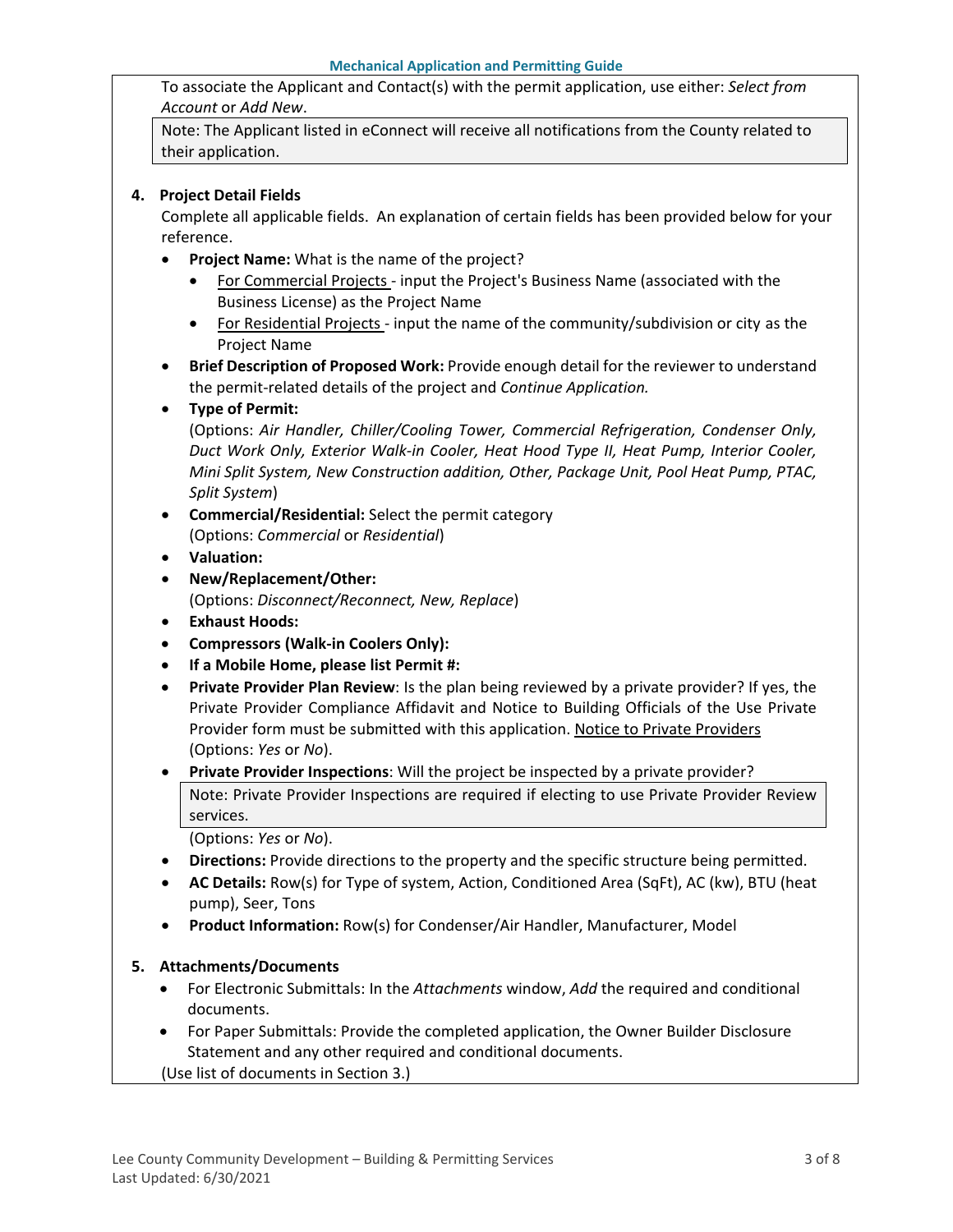# <span id="page-3-0"></span>**3. Attach Required and Conditional Documents**

*Notice: Lee County may request additional supporting documentation to process the permit. Additional restrictions applicable to this property may be found in public records, and there may be additional permits required from other governmental entities such as water management districts, state or federal agencies.*

#### **Required Documents**

#### **All Mechanical Permits**

#### **1. Minimum Plan Review Criteria for Drawings**

- Energy calculations;
- Exhaust systems:
	- o Clothes dryer exhaust;
	- o Kitchen equipment exhaust;
	- o Specialty exhaust systems;
- Equipment locations;
- Equipment anchoring detail;
- Make-up air;
- Roof-mounted equipment;
- Duct systems;
- Ventilation;
- Combustion air;
- Chimneys, fireplaces and vents;
- Appliances;
- Boilers;
- Refrigeration;
- Bathroom ventilation;
- Laboratory; and
- Design flood elevation.

#### **Air Conditioning**

#### **2. Drawings**

- For A/C change-outs of 15 tons or \$50,000 value or more, include:
- Commercial Ductwork;
- Spray Booth; and
- Commercial Gas Heater / Other Gas Appliances (include anchoring details).

For NEW A/C units (not change-outs; or mini- splits), include:

- Heater size;
- Energy calculations; and
- Duct layout.

#### **Commercial Hood ONLY**

#### **3. Drawings**

Prepare drawings to include:

- Gauge and type of material used for hood/ducts;
- All welds shall be "liquid tight external welds";
- Dimensions of cooking facilities;
- Type of filters and by whom, listed;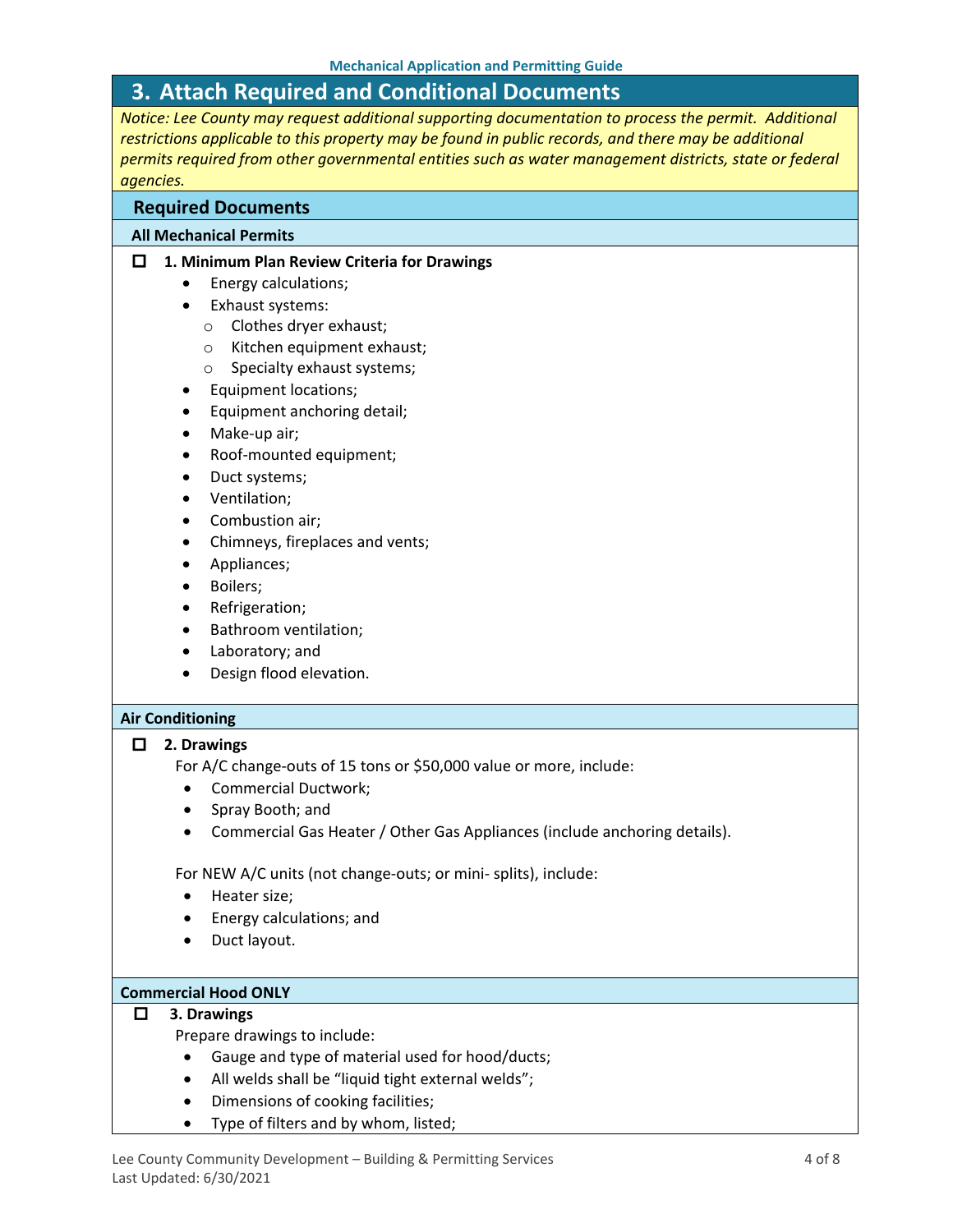- Distance between cooking surface and filters;
- Distance between bottom edge of hood and floor;
- Depth of hood from bottom edge to top edge;
- Type of construction of adjacent walls provide protection required for combustibles;
- Type of construction of ceiling, attic space and roof through which duct will pass provide protection required for combustibles; and
- Details of design of shaft or protection of combustibles when required
- Distance of duct from combustible material;
- Objects within ten (10) feet of blowers or intake, including property lines, air intakes, adjacent buildings, adjoining grade levels or plumbing stacks;
- Height of exhaust duct termination above roof;
- Provide cut sheets of fire damper in make-up air (required when hood has integrated make-up air);
- Fan motors must be electrically interlocked;
- Manufacturer, model number, horsepower, CFM and static pressure of fans;
- Replacement air system specification and CFM's;
- Ninety percent (90%) make-up air is required; indicate such;
- Lights or other objects under hood that are listed for use in grease laden vapor areas
- Indicate cleanouts that are required at each change of direction in exhaust ducts;
- Exhaust fans must be hinged, supplied with flexible weatherproof electrical cable and service hold-open retainers; must be indicated on plans;
- All solid fuel cooking equipment shall be served by hoods and duct systems that are separate from all other cooking exhaust systems;
- Details for reinforcing roof structure; and
- Details for hanging of the exhaust hood.

NOTE: A separate Electrical Trade Permit is required for any Circuit Wiring. A separate Roofing Permit is required, if applicable.

#### **Commercial Walk-on Cooler/Freezer ONLY**

#### **4. Drawings**

Drawings are required for Commercial Walk-In Cooler/Freezer; Each Cooler/Freezer Requires a Separate Permit); No plan review required for equipment change-out/replacements.

- Floor plan of the building showing cooler location and cooler doors. If Cooler is located outside of the building, the following must be provided:
	- o Wind loads, per the Building Code
	- o Screened from view, per the Zoning Code
	- o Site Plan
- Material that the walls are made of
- How the walls are insulated, including R-Valve
- Compressor size and location (If compressor is located outside the building, it must be anchored to resist wind, per the Building Code)
- Condensation discharge (not allowed in municipal sewer system)
- If building has Fire sprinklers, then a statement on the drawings that a State-licensed Fire Systems Contractor shall obtain a fire systems permit from the office of the Fire Marshal. Call (239) 321-7350 for more information.
- Manufacturers' specifications for pre-fab coolers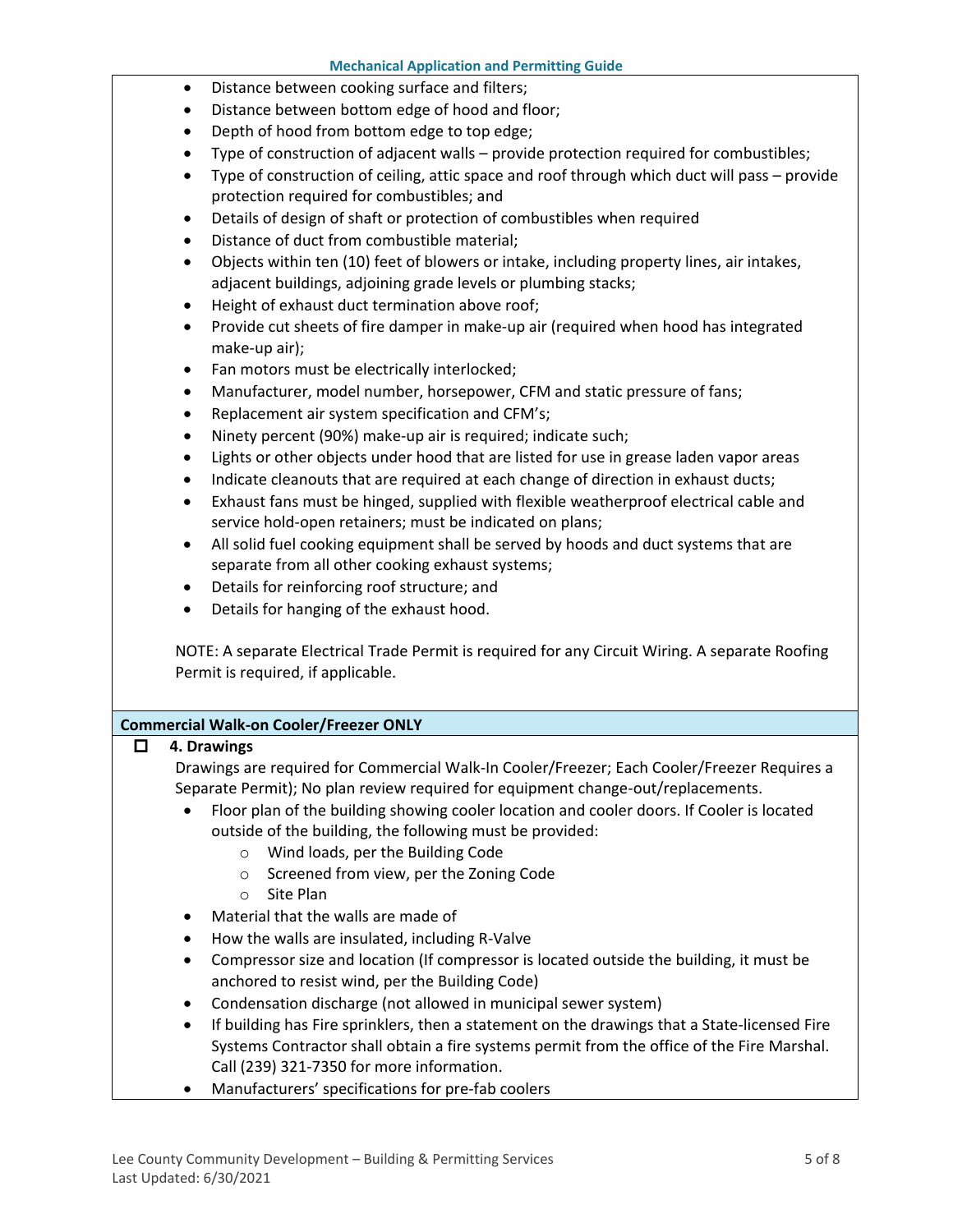| <b>Mechanical Application and Permitting Guide</b> |                                                                                                 |
|----------------------------------------------------|-------------------------------------------------------------------------------------------------|
| <b>Conditional Required Documents</b>              |                                                                                                 |
|                                                    | 5. Owner-Builder Disclosure Statement                                                           |
|                                                    | If the installer is not using a licensed contractor and will act as an owner-builder, submit an |
|                                                    | Owner-Builder Disclosure Statement.                                                             |
|                                                    |                                                                                                 |
|                                                    | 6. Proof of Ownership                                                                           |
|                                                    | If the ownership information on the permit application does not match the property owner        |
|                                                    | information on the Lee County Property Appraiser's website (http://www.leepa.org), submit       |
|                                                    | proof of ownership, for example, a recorded Warranty Deed.                                      |
|                                                    |                                                                                                 |
| $\mathsf{L}$                                       | 7. Plans / Blueprints                                                                           |
|                                                    | If the project is part of a Development Order (DO) or a Limited Development Order (LDO),        |
|                                                    | floor plans or blue prints are required along with the DO/LDO number and information about      |
|                                                    | electrical connections, anchoring of equipment and other requirements of Florida Building       |
|                                                    | Code, Mechanical Chapter 3, and Section 301.15.                                                 |
|                                                    |                                                                                                 |
|                                                    | Tip: Like-for-like replacements of condensing unit /air handler do not require plans.           |
|                                                    |                                                                                                 |
|                                                    | 8. Electrical Trade and Fire Alarm Permits                                                      |
|                                                    | If the A/C units exceed 2,000 CFM and/or are tied into an existing Fire Alarm System, a         |
|                                                    | separate Electrical Trade Permit will be required for any circuit wiring, and a separate Fire   |
|                                                    | Alarm Permit shall be secured from the Fire Prevention division. Contact the Fire Prevention    |
|                                                    | division staff at (239) 321-7350 for questions pertaining to the separate Fire Alarm Permit.    |
|                                                    |                                                                                                 |

# <span id="page-5-0"></span>**4. Understand the Review Process and Track Your Application Completeness Check**

When the application package is first received, it is reviewed for completeness to determine that the general application is complete and that all required documents, signatures, and seals are attached. If the package is incomplete, the applicant must provide missing information before the application package can be forwarded for review.

### **Application Review**

Complete applications are forwarded to multiple functional areas for review.

- eConnect applications can be reviewed simultaneously by the required reviewers.
- Paper applications are reviewed by one person at a time and must be physically handed off among the required reviewers.

Applicants can use [eConnect](https://accelaaca.leegov.com/aca/) at any time to track the progress of the application record through the process, for both Electronic and Paper submittals.

**eConnect Instructions:** Search for your permit application using *My Records*, the *Global Search* or the *Search Applications* under the *Permitting* menu. Click on the record number for your permit application to see the Records Status, Conditions and Record Details.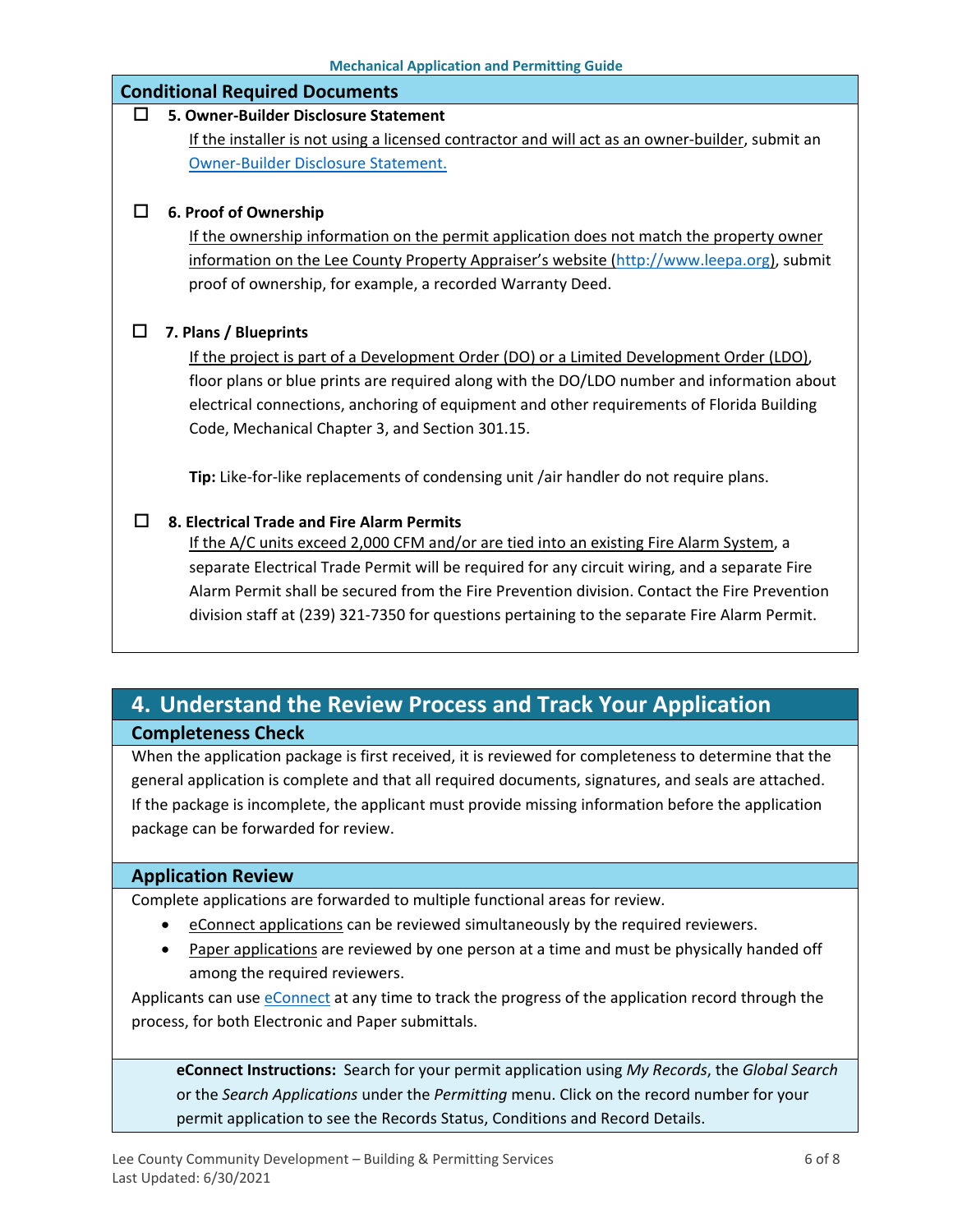#### **Notice of Rejection**

If applicable, the final reviewer consolidates all comments and an email notice is sent to the applicant.

**Rejection Notice:** A rejection notice will be sent to the applicant with specific points of failure that must be corrected and resubmitted for approval. Applicants have 30 days to address the points of failure and to resubmit information and documentation. A cover letter addressing the points of failure is required with the resubmittal.

- **Resubmitting an Application via eConnect:** To update the required information and to ensure correct versioning in eConnect, **attachments that are resubmitted should have the same file name as the original.**
- **Resubmitting a Paper Application:** Bring updated documentation to the first floor of the Lee County Public Works Building, 1500 Monroe St., Fort Myers, FL 33901.

#### **Notice of Approval**

**File Verification - Notification**: Staff completes a final document review to determine any outstanding documents and invoice all applicable fees. The "Ready Sheet" outlining outstanding fees and required documents is emailed to the applicant.

### <span id="page-6-0"></span>**5. Receive Your Permit**

Applicants who applied electronically may access their permit(s) and approved plans from [eConnect.](https://accelaaca.leegov.com/aca/)

**eConnect Instructions:** Search for your permit application using *My Records*, the *Global Search* or the *Search Applications u*nder the *Permitting* menu. Click on the record number for your permit application, and select *Attachments.* All documents will be listed. Choose *Actions*  drop-down to review document details. Click on the document name to open or save.

For Paper Applications: The permit and approved plans are issued in person at the Lee County Public Works Building, 1500 Monroe St., Fort Myers, FL 33901.

Note: Owner-Builders are required by Florida Statute to **personally appear** at the Lee County Public Works Building, 1500 Monroe St., Fort Myers, FL 33901 to sign for the building permit regardless of how it was submitted.

Issued permits must pass at least one inspection within 180 days from issuance or the permit will expire.

## <span id="page-6-1"></span>**6. Pay Your Fee(s)**

All payments must be received prior to scheduling an inspection.

#### **Payment Options:**

- Make payments through [eConnect](https://accelaaca.leegov.com/aca/)
- Deliver the payment in person to the Lee County Public Works Building, 1500 Monroe St., Fort Myers, FL 33901
- Make a credit card payment by phone, 239-533-8997, option \*.
- **Cash is not accepted**; please pay by credit/debit card, check, eCheck, or money order.